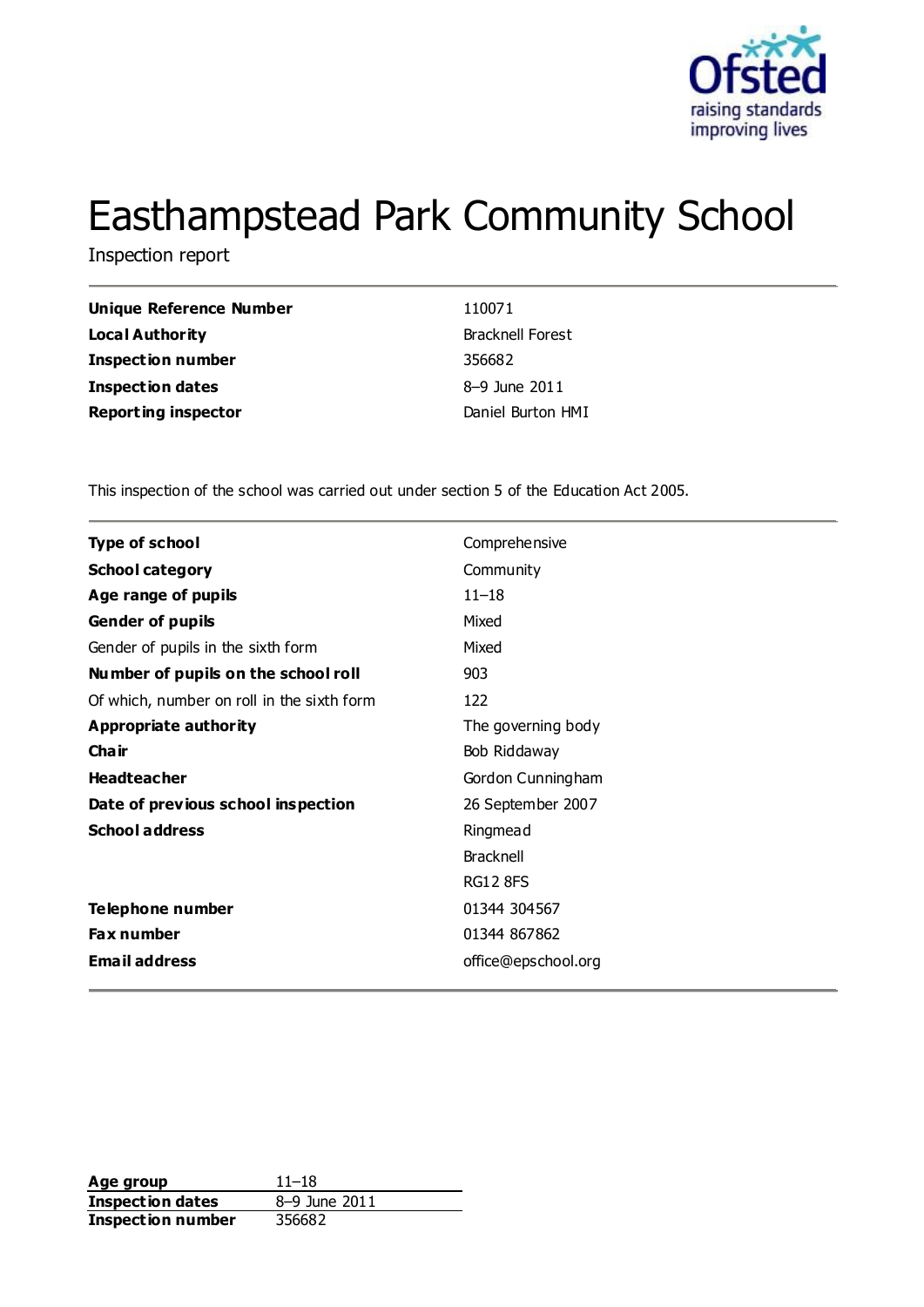The Office for Standards in Education, Children's Services and Skills (Ofsted) regulates and inspects to achieve excellence in the care of children and young people, and in education and skills for learners of all ages. It regulates and inspects childcare and children's social care, and inspects the Children and Family Court Advisory Support Service (Cafcass), schools, colleges, initial teacher training, work-based learning and skills training, adult and community learning, and education and training in prisons and other secure establishments. It assesses council children's services, and inspects services for looked after children, safeguarding and child protection.

Further copies of this report are obtainable from the school. Under the Education Act 2005, the school must provide a copy of this report free of charge to certain categories of people. A charge not exceeding the full cost of reproduction may be made for any other copies supplied.

If you would like a copy of this document in a different format, such as large print or Braille, please telephone 0300 123 4234, or email **[enquiries@ofsted.gov.uk](mailto:enquiries@ofsted.gov.uk)**.

You may copy all or parts of this document for non-commercial educational purposes, as long as you give details of the source and date of publication and do not alter the documentation in any way.

To receive regular email alerts about new publications, including survey reports and school inspection reports, please visit our website and go to 'Subscribe'.

Royal Exchange Buildings St Ann's Square Manchester M2 7LA T: 0300 123 4234 Textphone: 0161 618 8524 E: **[enquiries@ofsted.gov.uk](mailto:enquiries@ofsted.gov.uk)**

W: **[www.ofsted.gov.uk](http://www.ofsted.gov.uk/)**

© Crown copyright 2011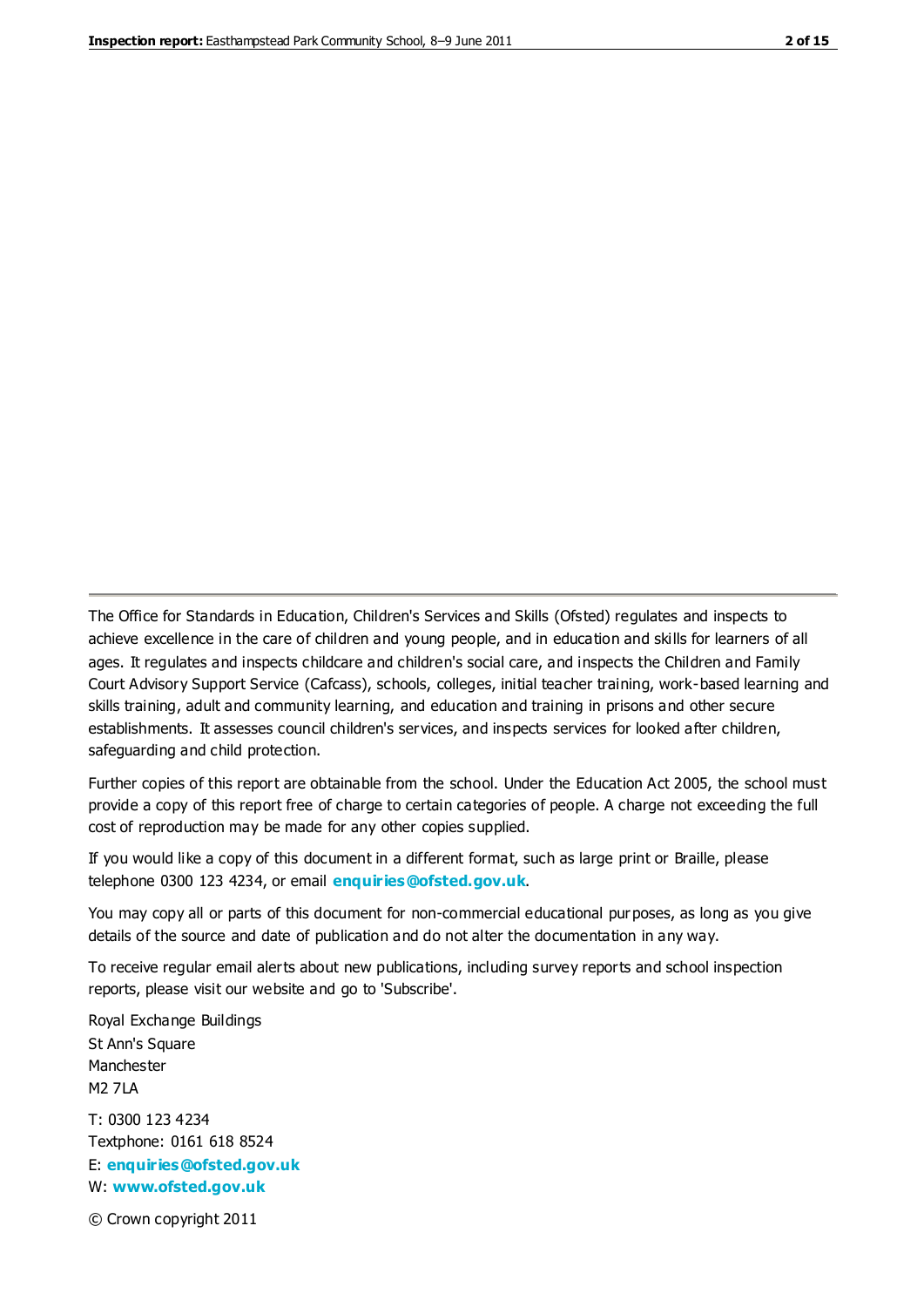# **Introduction**

This inspection was carried out by one of Her Majesty's Inspectors and four additional inspectors. The inspection team observed 34 lessons and 31 teachers. Meetings were held with staff, groups of students and members of the governing body. Inspectors observed the school's work and looked at policies, data and the school's own analyses, including its self-evaluation, minutes of governing body meetings, and 130 questionnaires completed by parents and carers. They also looked at questionnaires completed by staff and students.

The inspection team reviewed many aspects of the school's work. It looked in detail at a number of key areas.

- The extent to which last year's significant improvements to attainment in GCSE English have been secured for current students.
- The effectiveness of leaders and managers in addressing low achievement in subjects that performed less well.
- $\blacksquare$  The progress of low attaining students in mathematics and across the curriculum.
- The progress made by students with special educational needs and/or disabilities, particularly in English and mathematics.
- The effectiveness of the Key Stage 4 curriculum in preparing students for future economic well-being.

# **Information about the school**

Easthampstead Park Community School (EPCS) is a secondary school of average size. The very large majority of students are of White British heritage with approximately 15% of a minority ethnic heritage, which is below the national average. Of these, half speak English as an additional language although only an extremely small minority are at the early stages of English language acquisition. The proportion of students with special educational needs and/or disabilities, including those with statements of special educational needs, is slightly above average. The range of needs includes those with behavioural, emotional and social difficulties, moderate learning difficulties, and specific learning difficulties such as speech, language and communication difficulties. The proportion of students known to be eligible for free school meals is broadly average. Since the last inspection, a reduction in the school roll has led to a reduction in the number of teaching and support staff including two members of the senior leadership team. The school became a specialist sports college in July 2009.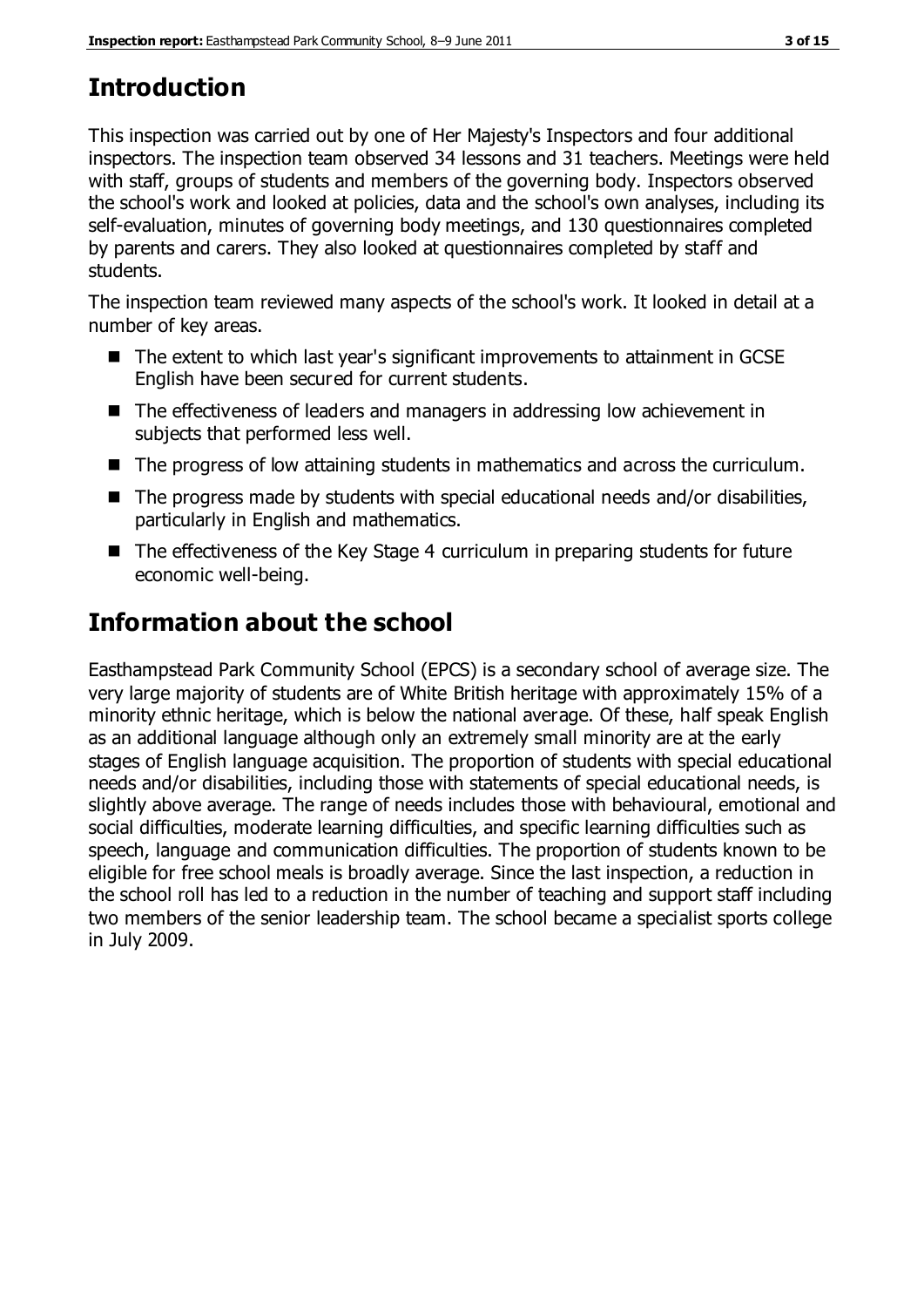# **Inspection judgements**

| Overall effectiveness: how good is the school?  |  |
|-------------------------------------------------|--|
| The school's capacity for sustained improvement |  |

## **Main findings**

In accordance with section 13 (3) of the Education Act 2005, Her Majesty's Chief Inspector is of the opinion that this school requires significant improvement, because it is performing significantly less well than in all the circumstances it could reasonably be expected to perform. The school is therefore given a notice to improve. Significant improvement is required in relation to the progress and achievement of low- attaining students and those with special educational needs and/or disabilities.

Many important aspects of the school's work have improved very significantly since the last inspection and staff, students and parents are right to celebrate some significant achievements.

Attainment, which has previously been low, is now average. Strategies to increase the proportion of students attaining five good GCSE grades, including in English and mathematics, have proved to be successful. Current projections, based on a track record of extremely accurate forecasts, indicate that over 50% of current Year 11 students are set to achieve this important threshold. Improvements to overall attainment in English have been rapid and are accelerating further.

Improvements to the curriculum are beginning to have a significant impact in raising attainment, and students currently in Year 11 have benefitted from being able to choose from a wider range of courses at Key Stage 4 than before.

The school's robust stance in tackling poor behaviour and poor attendance has been markedly effective with the result that attendance has risen to be in line with the national average and behaviour, while satisfactory overall, is considerably better than at the time of the previous inspection.

The school's sixth form provides a good quality of education and the proportion of students attaining the highest grades at A level is in line with the national average, despite students' lower than average starting points. The school's specialist status is having a clear impact in driving improvement. Attainment is above average in the specialist subjects and the expertise of staff who teach the specialist subjects is beginning to be shared more widely across the school.

Despite these improvements, achievement, overall, is inadequate because the progress of lower-attaining students and those with special educational needs and/or disabilities is inadequate over time and not consistently good enough in lessons to address previous weaknesses in the quality of provision.

While teaching has improved and there is some good and outstanding practice, particularly in the specialist subjects, performing arts and in English, teaching is inadequate overall. This is because it is not consistently effective in ensuring that students in the lower sets make satisfactory progress. Teaching is not consistently well matched to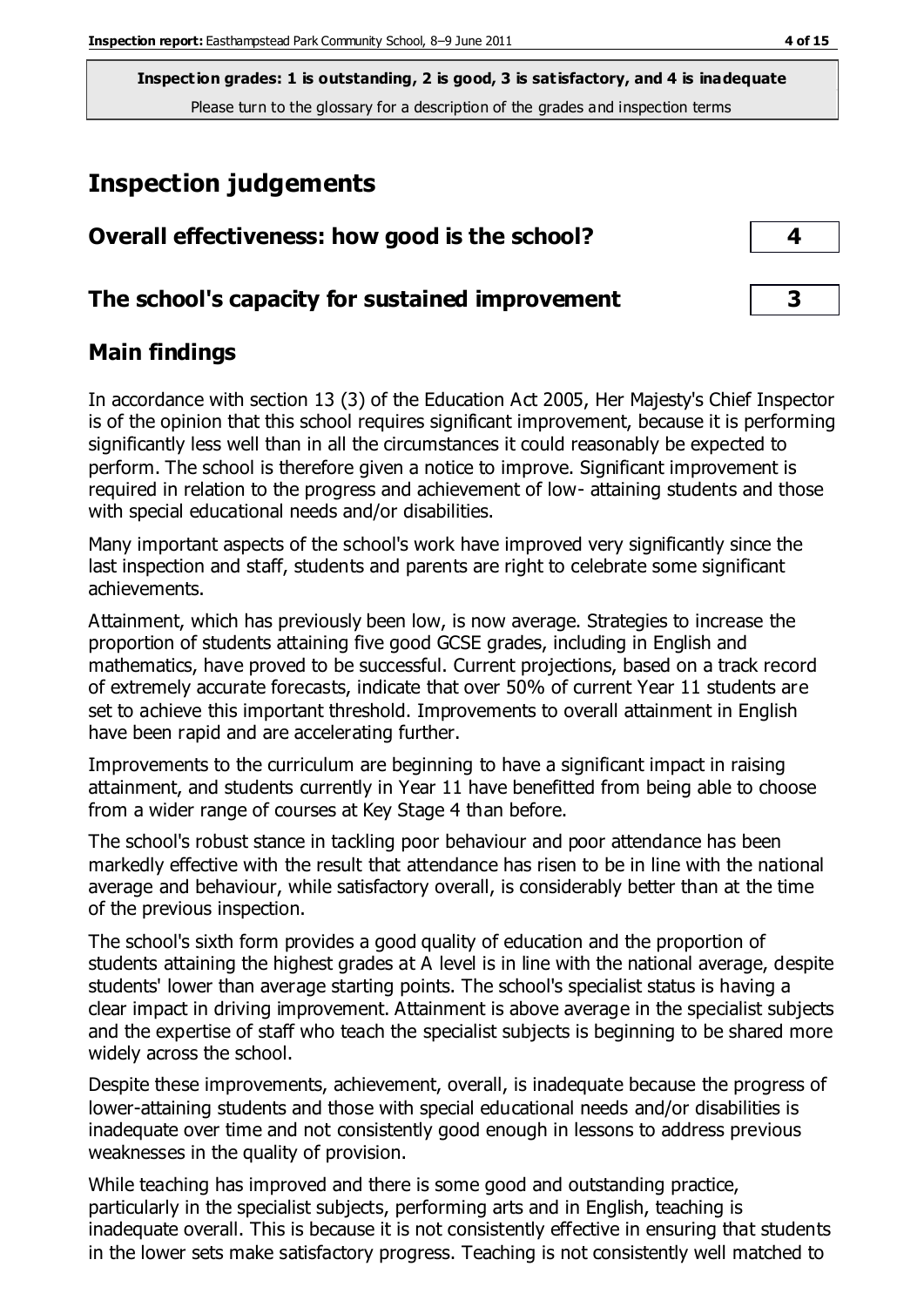students' individual needs. Too much learning time is spent with students expected to listen to the teacher or in question-and- answer sessions with the whole class; this fails to secure the involvement of enough students. This also reduces students' levels of motivation and engagement and inhibits the impact of specialist support staff in contributing to the progress of those who need most support. In the least effective lessons, activities fail to challenge or inspire students. Strategies to share the best practice in teaching and learning have not had enough impact.

There is too much variation in teachers' use of assessment. Teachers are not all effective in assessing students' progress with sufficient rigour in lessons. This limits opportunities for teaching to be fully responsive to students' emerging needs. The quality of marking and feedback is inconsistent. In some subjects, marking does not identify with sufficient clarity students' strengths and areas for improvement; in some subjects, marking is not completed regularly enough.

Systems to monitor the effectiveness of provision for students with special educational needs and/or disabilities have recently been strengthened. However, they have not had time to have sufficient impact in accelerating students' achievement. Furthermore, the allocation of support staff is not sufficiently strategic to maximise the impact of their support on learning. While more-able students make good progress in mathematics, the progress of those in the lower sets and those with special educational needs and/or disabilities is inadequate. Not enough teaching in the lower sets in mathematics secures sufficiently good achievement to address previous weaknesses. Too many students with special educational needs and/or disabilities fail to make adequate progress in English.

Nevertheless, the school has clear and proven capacity to improve. Self-evaluation is accurate and leaders and managers were already fully aware of the key weaknesses identified by inspectors. Leaders and managers have been markedly successful in raising attainment by the end of Year 11 and have guided the school very skilfully through a period of turbulence linked to changes to the school roll. The headteacher and his senior team are held in high regard by staff, students and parents.

## **What does the school need to do to improve further?**

- Raise the achievement of lower-attaining students and those with special educational needs and/or disabilities, by:
	- rapidly developing teachers' skills in helping lower-attaining students to make good progress in lessons, with less lesson time dominated by the teacher talking and ensuring questioning involves the whole class
	- fully embedding recent improvements to the monitoring and evaluation of the progress made by students with special educational needs and/or disabilities
	- $-$  ensuring that additional adults are deployed more effectively to have a greater impact on the achievement of lower attaining students and those with special educational needs and/or disabilities
	- ensuring that lower attaining students and those with special educational needs and/or disabilities make at least satisfactory progress in English and mathematics.
- Increase the proportion of good and outstanding lessons and eradicate the small proportion of inadequate teaching, by: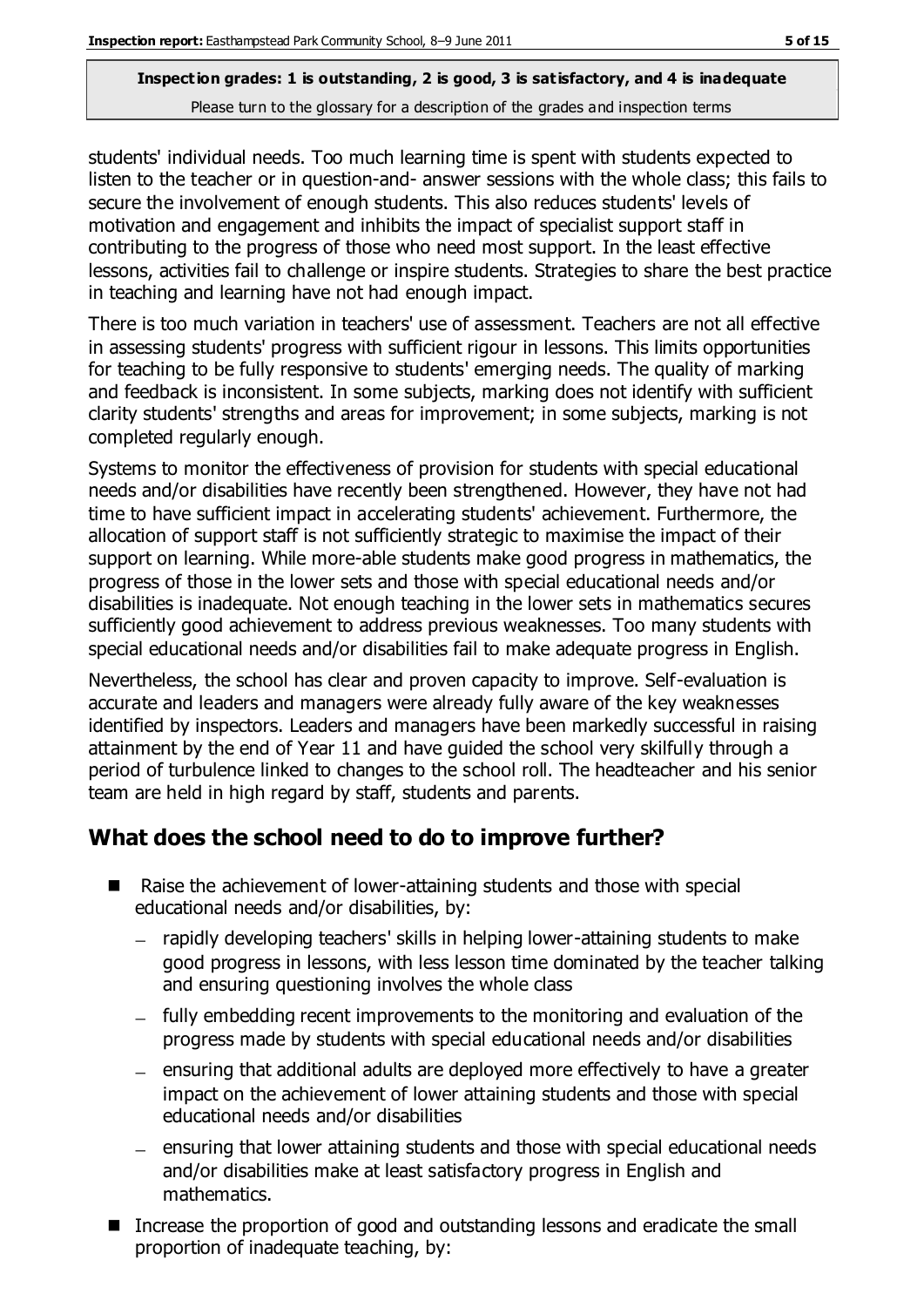- increasing the impact of strategies to share the excellent practice seen in specialist subjects and performing arts more widely across the school
- improving teachers' use of assessment so that lessons are fully matched to students' individual needs and prior attainment
- increasing the consistency of higher quality marking and assessment so that students and their teachers have a clearer understanding of what students need to do to raise their attainment in all curriculum areas
- $-$  ensuring that teaching is consistently stimulating and challenging and that lessons have a greater impact in developing students' skills in independent learning.

#### **Outcomes for individuals and groups of pupils 4**



Students feel very safe in school. They appreciate how much their teachers and other staff care for them. The school's peer mentoring scheme is highly regarded by students who have benefitted from the support of their peers. Behaviour around the school is good. Students get on well together, are polite and usually considerate of each other's needs. In the best lessons, behaviour is good and sometimes outstanding. However, in some of the lower sets, learning time is sometimes wasted by low-level disruption. On occasions, this inhibits students' progress because the needs of quieter students, and particularly girls, are not fully met because lessons are overly dominated by a few students who are not sufficiently engaged in the learning.

Higher-attaining students are increasingly making good progress. Progress for the mostable students in mathematics and English is good and in some cases, outstanding. Increasing numbers of the most-able students are successfully undertaking qualifications in the separate sciences.

When teaching is good and outstanding, students make excellent progress. They respond well to challenging activities which are well matched to their individual needs and thrive when given well-structured opportunities to learn independently. Excellent examples of this were seen in physical education and the performing arts where students of all abilities made excellent progress when working in small groups. In one lesson seen, students left their performing arts lesson singing, such was their enthusiasm for the learning that had just taken place. However, such progress is inconsistent, particularly in the lower sets where too much teaching fails to secure sufficient progress for lower-attaining students. Hence, progress is inadequate overall because lower-attaining students and those with special educational needs and/or disabilities do not make enough progress.

Students show good commitment to living healthy lifestyles. They respond well to opportunities to act as sports ambassadors through their work as junior sports leaders. Students have also been influential in improving the range of healthy eating options at break and lunchtime.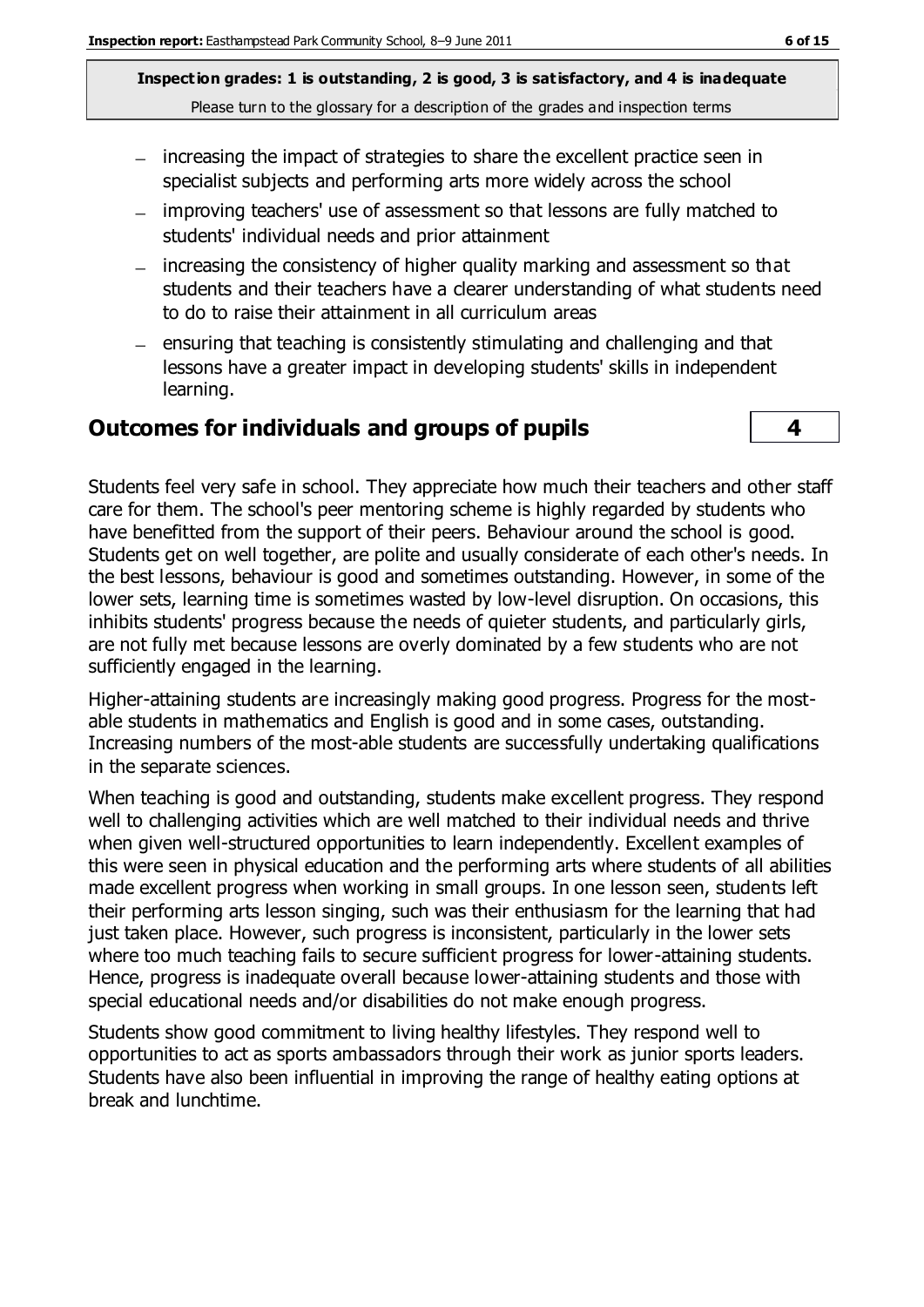**Inspection grades: 1 is outstanding, 2 is good, 3 is satisfactory, and 4 is inadequate**

Please turn to the glossary for a description of the grades and inspection terms

These are the grades for pupils' outcomes

| Pupils' achievement and the extent to which they enjoy their learning                                                     | 4                       |
|---------------------------------------------------------------------------------------------------------------------------|-------------------------|
| Taking into account:<br>Pupils' attainment <sup>1</sup>                                                                   | 3                       |
| The quality of pupils' learning and their progress                                                                        | 4                       |
| The quality of learning for pupils with special educational needs and/or disabilities<br>and their progress               | 4                       |
| The extent to which pupils feel safe                                                                                      | 2                       |
| Pupils' behaviour                                                                                                         | 3                       |
| The extent to which pupils adopt healthy lifestyles                                                                       | $\overline{\mathbf{2}}$ |
| The extent to which pupils contribute to the school and wider community                                                   | 3                       |
| The extent to which pupils develop workplace and other skills that will contribute to<br>their future economic well-being | 3                       |
| Taking into account:<br>Pupils' attendance <sup>1</sup>                                                                   | 3                       |
| The extent of pupils' spiritual, moral, social and cultural development                                                   | 3                       |

<sup>1</sup> The grades for attainment and attendance are: 1 is high; 2 is above average; 3 is broadly average; and 4 is low

## **How effective is the provision?**

The best lessons benefit from teachers' excellent subject knowledge and incisive understanding of the component parts which make for effective learning in specific curriculum areas. In English, mathematics and science, teaching is most effective when teachers fully implement national guidance on good practice to assess students' progress. In these lessons students and their teachers have an extremely clear understanding of students' strengths and weaknesses and teaching is sharply focused on developing students' subject specific skills linked to clear and shared assessment criteria. However, this practice is not seen in all lessons, particularly in the lower sets, where too much teaching is only satisfactory and some is inadequate. In these lessons, teachers' expectations with regard to students' capabilities and behaviour are too low. Teaching fails to secure the engagement and involvement of enough pupils to ensure that all students make sufficient progress. On occasions, activities which are not well enough matched to students' needs result in some pupils disrupting the learning of others.

Teachers are enthusiastic and skilful in developing good relationships with students. However, their enthusiasm for their subject means students are sometimes expected to spend too much learning time listening to their teacher rather than finding things out for themselves. This has a particularly negative impact in the lower sets where students' ability to concentrate for long periods is sometimes less well developed.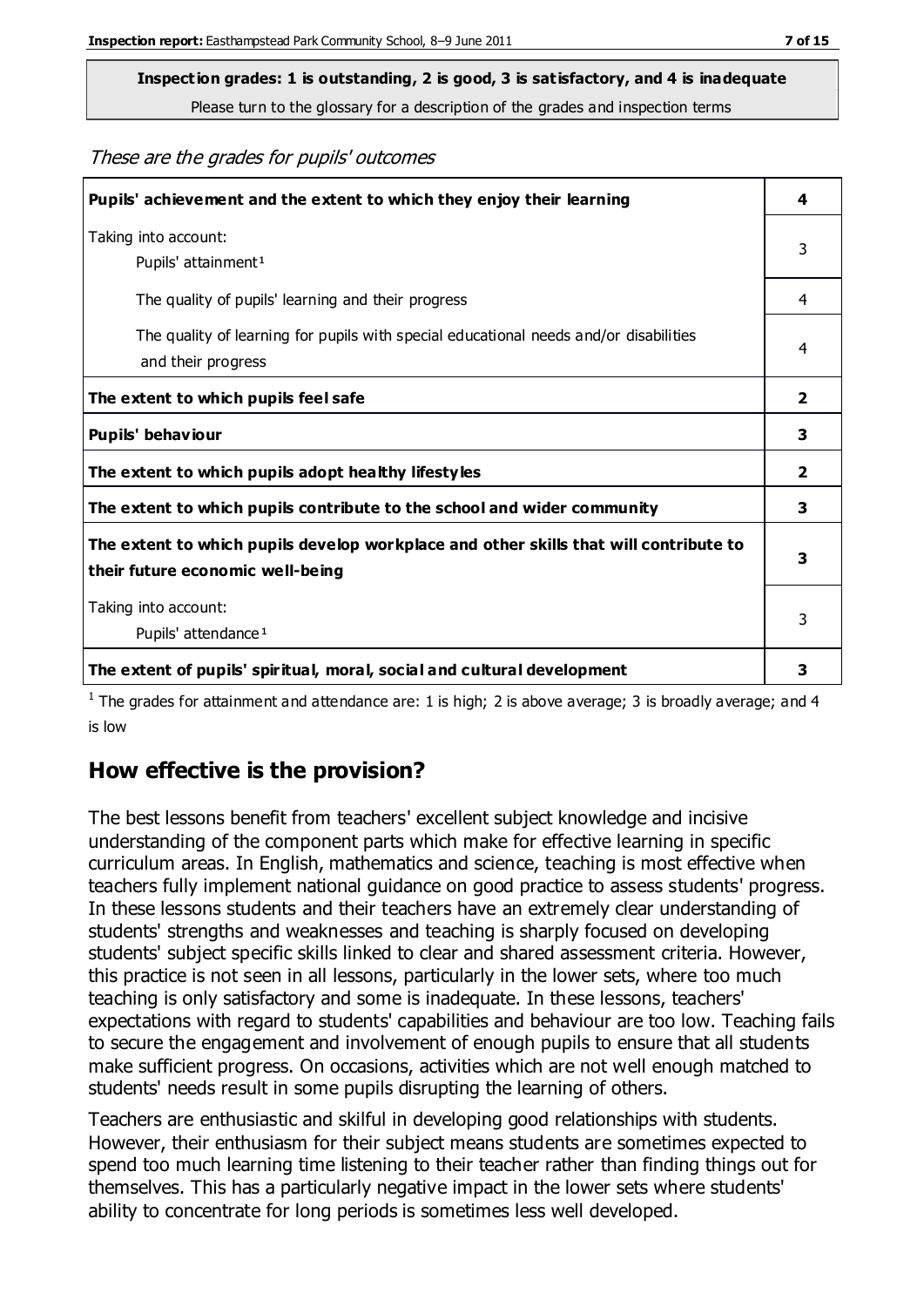Improvements to the curriculum are enabling more students than before to achieve well. An increased range of pathways at Key Stage 4 are now ensuring that students can choose from a suite of courses that better meets their needs than before. These improvements have been matched by refinements to the curriculum in English, mathematics and science. There is now more curriculum time for students currently in Year 10 than was previously the case. There are more appropriate examination courses for less-able scientists and for middle-attaining mathematicians at risk of underachieving. Students preparing for public examinations are supported well through a wide range of out-of-hours activities, including a comprehensive revision programme in the school holidays. All students, including those in Key Stage 4, benefit from good opportunities to prepare for their future economic well-being through regular business and enterprise activities. However, some students commented that the quality of the enterprise course varied too much between classes.

Pastoral care is very strong. Arrangements for transition into the school are first class, particularly for students whose circumstances make them potentially more vulnerable. Students also receive good quality quidance onto the right courses in Key Stage 4. Guidance with regard to future careers and matters relating to students' health and wellbeing are also strong and the proportion of school leavers not in education, training or employment is below average. Support for lower-attaining students and those with special educational needs and/or disabilities has not consistently secured satisfactory progress for these learners.

School leaders have correctly identified that while students with special educational needs and/or disabilities receive appropriate support in the achievement centre, the quality of support in lessons is too variable. Strategies are beginning to be devised to address this important weakness, but have not had time to have sufficient impact.

| The quality of teaching                                                                                    |  |
|------------------------------------------------------------------------------------------------------------|--|
| Taking into account:<br>The use of assessment to support learning                                          |  |
| The extent to which the curriculum meets pupils' needs, including, where relevant,<br>through partnerships |  |
| The effectiveness of care, guidance and support                                                            |  |

These are the grades for the quality of provision

## **How effective are leadership and management?**

Sharper systems for monitoring and tracking students' progress, robust and well-informed decision making, together with improvements to the quality of teaching of the more-able students and the curriculum have had a clear impact in addressing previously low attainment by the end of Year 11. Strategies to strengthen middle leadership are having a marked impact in raising achievement in subjects that have previously performed less well.

The leadership and management of teaching and learning are satisfactory and have had a clear impact in improving the quality of teaching overall. Less successful have been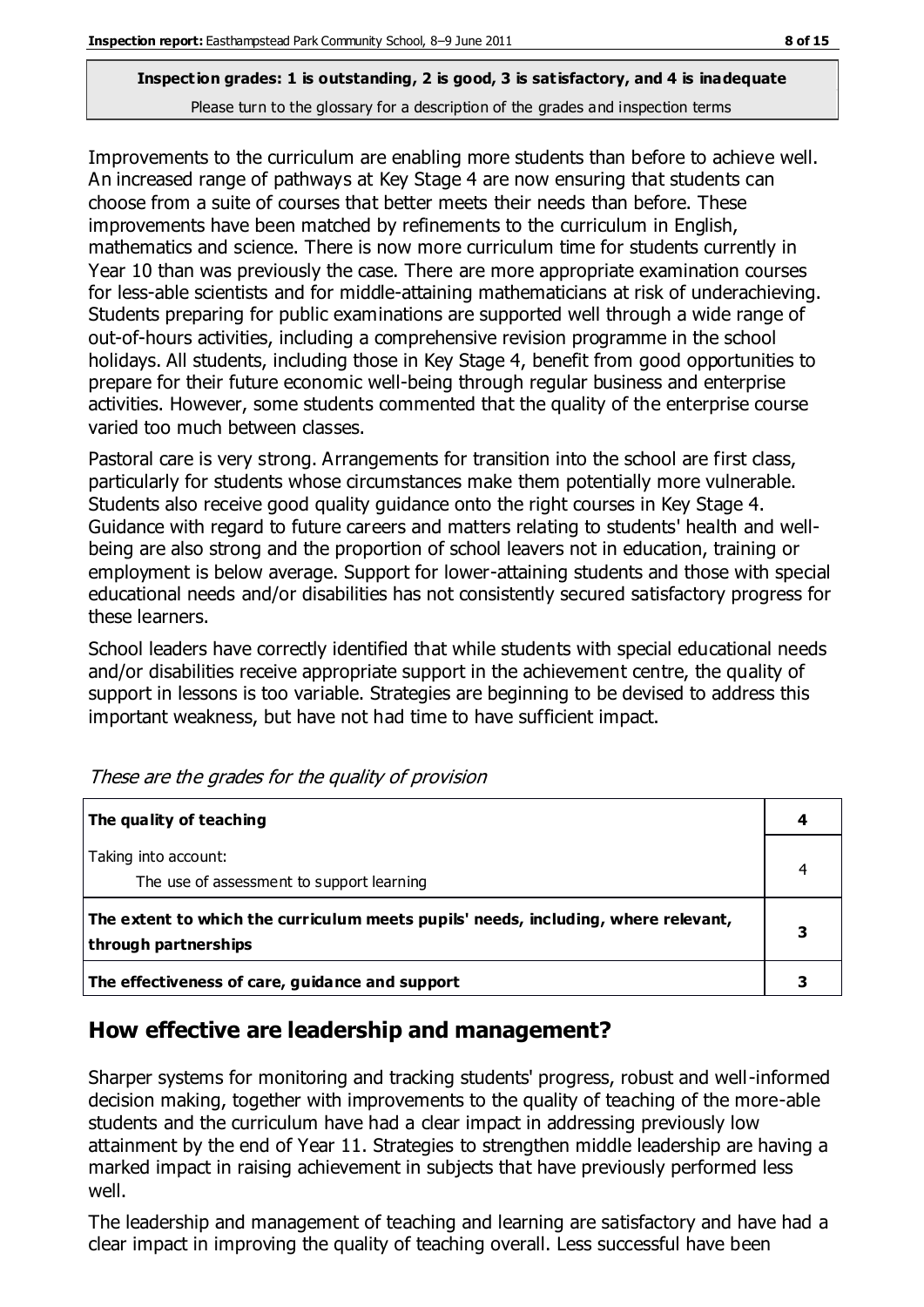strategies to ensure teaching is consistently of good enough quality for students in the lower sets.

The school's sports specialism resonates increasingly through the school and local community. Specialist status is used well to promote partnership working and strengthen community cohesion, for example through dance sessions for mums and toddlers, 'dads' and lads' football sessions and work with local primary schools to support curriculum development. The school is a highly cohesive community, and incidents of racist behaviour are very rare. Students' understanding and experience of cultures other than their own is less well developed.

Strategies to promote equality of opportunity are satisfactory. The school has pertinent information about the precise groups of students it serves and evaluates appropriately their participation in school life and their performance across the curriculum. While attainment for all groups of learners is rising, strategies to raise the achievement of lowerability students and those with special educational needs and/or disabilities have not had sufficient impact. Safeguarding arrangements are good and have been identified as a model of good practice by the local authority.

The school is well supported by a highly committed and able team of governors who know the school extremely well. The governing body is influential in formulating policies and has played a key role in helping to steer the school through difficult financial challenges. The governing body is highly reflective and seeks, constantly, to increase the impact of its work through very accurate and incisive self-evaluation.

| The effectiveness of leadership and management in embedding ambition and driving<br><b>improvement</b>                                                           | 3                       |
|------------------------------------------------------------------------------------------------------------------------------------------------------------------|-------------------------|
| Taking into account:<br>The leadership and management of teaching and learning                                                                                   | 3                       |
| The effectiveness of the governing body in challenging and supporting the<br>school so that weaknesses are tackled decisively and statutory responsibilities met |                         |
| The effectiveness of the school's engagement with parents and carers                                                                                             | 3                       |
| The effectiveness of partnerships in promoting learning and well-being                                                                                           | 3                       |
| The effectiveness with which the school promotes equality of opportunity and tackles<br><b>discrimination</b>                                                    | 3                       |
| The effectiveness of safeguarding procedures                                                                                                                     | $\overline{\mathbf{2}}$ |
| The effectiveness with which the school promotes community cohesion                                                                                              | 3                       |
| The effectiveness with which the school deploys resources to achieve value for money                                                                             | 4                       |

#### These are the grades for leadership and management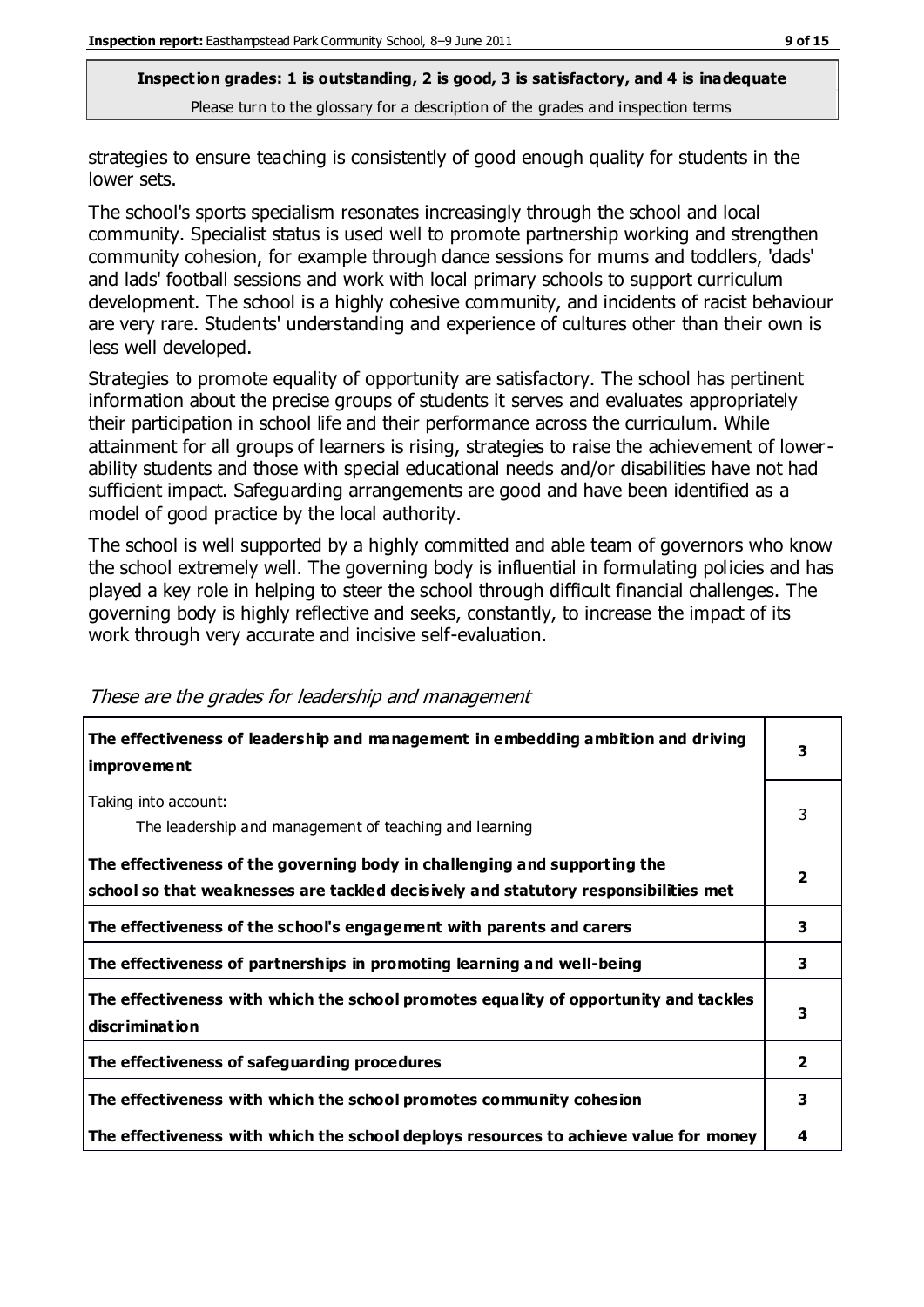#### **Sixth form**

The sixth form has improved significantly since the last inspection and now provides a good quality of education. Retention rates into Year 13 and rates of progress are significantly higher than average. Sixth form students are excellent role models for younger students and make an exemplary contribution to the school and local community.

Improvements to the curriculum, including good opportunities for progression to higher level qualifications in vocational subjects, have helped to ensure that students of all abilities make good progress. These improvements have been complemented by a more rigorous approach to ensuring students undertake the right courses on entry to the sixth form. Sixth formers report that they enjoy excellent relationships with their teachers and receive good quality guidance regarding post-18 options and preparation for life beyond school.

Leaders and managers track students' progress well and have a good understanding of the sixth form's strengths and areas for further development. They recognise, for example, that systems to monitor attendance in the sixth form are not yet sufficiently refined.

| $\mid$ Overall effectiveness of the sixth form                  |  |
|-----------------------------------------------------------------|--|
| Taking into account:<br>Outcomes for students in the sixth form |  |
| The quality of provision in the sixth form                      |  |
| Leadership and management of the sixth form                     |  |

#### These are the grades for the sixth form

#### **Views of parents and carers**

The very large majority of parents and carers who completed the Ofsted questionnaires are very supportive of the school and the quality of education it provides. A number of parents and carers made very positive comments about the leadership and management of the school and, particularly, the positive impact of the headteacher in driving improvement. Others wrote very positively about the quality of transition arrangements into Year 7. A few parents and carers perceive that too many lessons are taught by supply teachers. Other concerns related to the quality of support for students with special educational needs and/or disabilities and inconsistencies in the quality of teaching and learning. Inspectors investigated these and other issues and found that far fewer lessons are now taught by temporary staff than before. The English and mathematics departments are set to be fully staffed from September 2011 for the first time for a number of years. Inspectors' concerns regarding the consistency of teaching and learning and the progress made by students with special educational needs and/or disabilities are detailed fully in the relevant sections of the inspection report.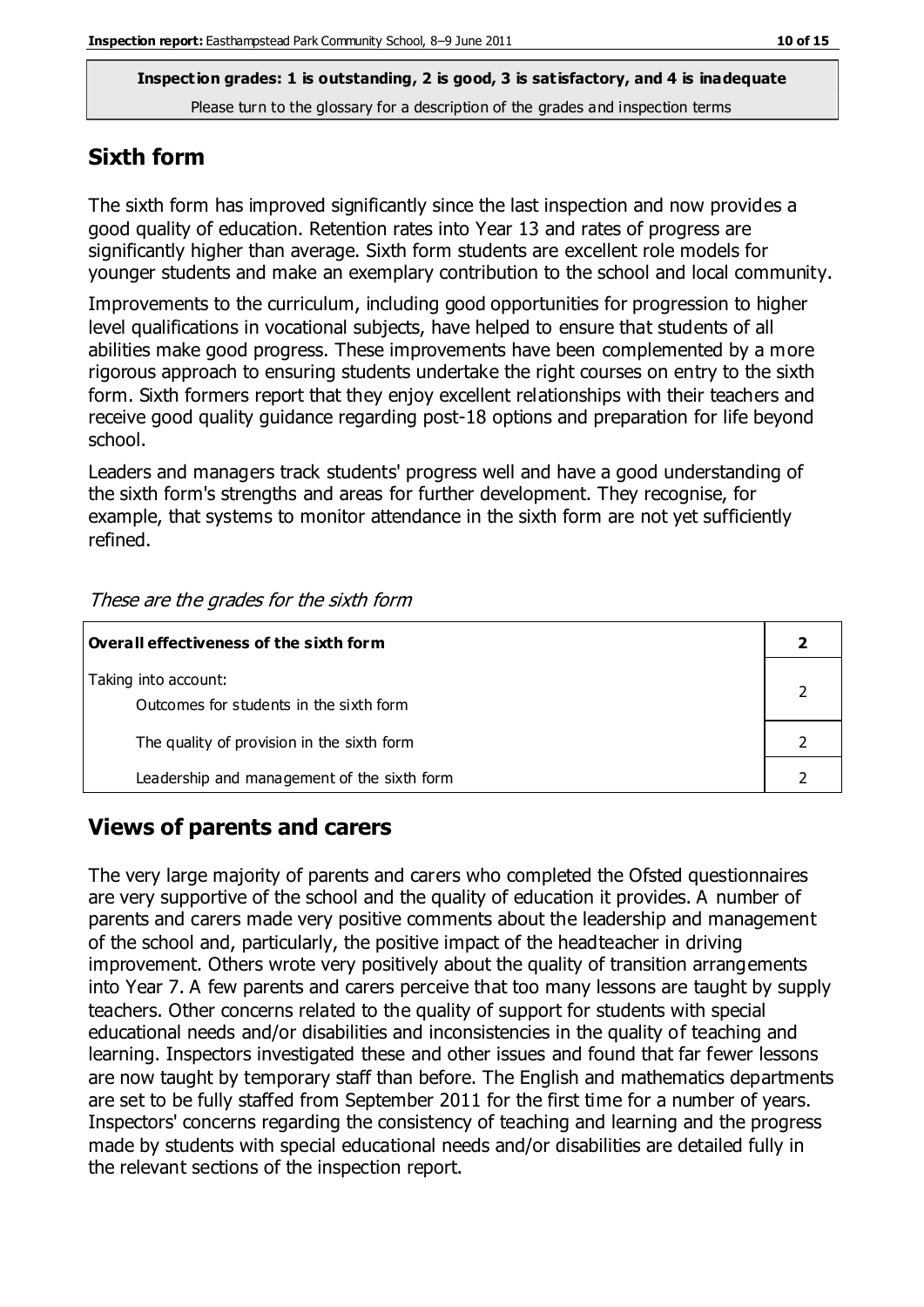#### **Responses from parents and carers to Ofsted's questionnaire**

Ofsted invited all the registered parents and carers of pupils registered at Easthampstead Park Community School to complete a questionnaire about their views of the school.

In the questionnaire, parents and carers were asked to record how strongly they agreed with 13 statements about the school.

The inspection team received 130 completed questionnaires by the end of the on-site inspection. In total, there are 903 pupils registered at the school.

| <b>Statements</b>                                                                                                                                                                                                                                       | <b>Strongly</b><br><b>Agree</b><br>agree |               |              | <b>Disagree</b> |                | <b>Strongly</b><br>disagree |                |                |
|---------------------------------------------------------------------------------------------------------------------------------------------------------------------------------------------------------------------------------------------------------|------------------------------------------|---------------|--------------|-----------------|----------------|-----------------------------|----------------|----------------|
|                                                                                                                                                                                                                                                         | <b>Total</b>                             | $\frac{1}{2}$ | <b>Total</b> | $\frac{1}{2}$   | <b>Total</b>   | $\frac{1}{2}$               | <b>Total</b>   | $\frac{1}{2}$  |
| My child enjoys school                                                                                                                                                                                                                                  | 43                                       | 33            | 77           | 59              | 8              | 6                           | $\overline{2}$ | $\overline{2}$ |
| The school keeps my child<br>safe                                                                                                                                                                                                                       | 49                                       | 38            | 75           | 58              | 4              | 3                           | $\mathbf{1}$   | $\mathbf{1}$   |
| My school informs me about<br>my child's progress                                                                                                                                                                                                       | 45                                       | 35            | 73           | 56              | 10             | 8                           | $\mathbf 0$    | $\mathbf 0$    |
| My child is making enough<br>progress at this school                                                                                                                                                                                                    | 45                                       | 35            | 72           | 55              | $\overline{7}$ | 5                           | 5              | $\overline{4}$ |
| The teaching is good at this<br>school                                                                                                                                                                                                                  | 28                                       | 22            | 85           | 65              | 12             | 9                           | 3              | $\overline{2}$ |
| The school helps me to<br>support my child's learning                                                                                                                                                                                                   | 33                                       | 25            | 72           | 55              | 21             | 16                          | 3              | $\overline{2}$ |
| The school helps my child to<br>have a healthy lifestyle                                                                                                                                                                                                | 23                                       | 18            | 77           | 59              | 22             | 17                          | 4              | 3              |
| The school makes sure that<br>my child is well prepared for<br>the future (for example<br>changing year group,<br>changing school, and for<br>children who are finishing<br>school, entering further or<br>higher education, or entering<br>employment) | 39                                       | 30            | 76           | 58              | 11             | 8                           | $\mathbf{1}$   | 1              |
| The school meets my child's<br>particular needs                                                                                                                                                                                                         | 33                                       | 25            | 79           | 61              | 15             | 12                          | $\overline{2}$ | $\overline{2}$ |
| The school deals effectively<br>with unacceptable behaviour                                                                                                                                                                                             | 36                                       | 28            | 72           | 55              | 17             | 13                          | 4              | 3              |
| The school takes account of<br>my suggestions and concerns                                                                                                                                                                                              | 32                                       | 25            | 74           | 57              | 16             | 12                          | 3              | $\mathcal{P}$  |
| The school is led and<br>managed effectively                                                                                                                                                                                                            | 42                                       | 32            | 78           | 60              | $\overline{7}$ | 5                           | $\mathbf{1}$   | $\mathbf{1}$   |
| Overall, I am happy with my<br>child's experience at this<br>school                                                                                                                                                                                     | 55                                       | 42            | 61           | 47              | 9              | $\overline{7}$              | $\overline{4}$ | 3              |

The table above summarises the responses that parents and carers made to each statement. The percentages indicate the proportion of parents and carers giving that response out of the total number of completed questionnaires. Where one or more parents and carers chose not to answer a particular question, the percentages will not add up to 100%.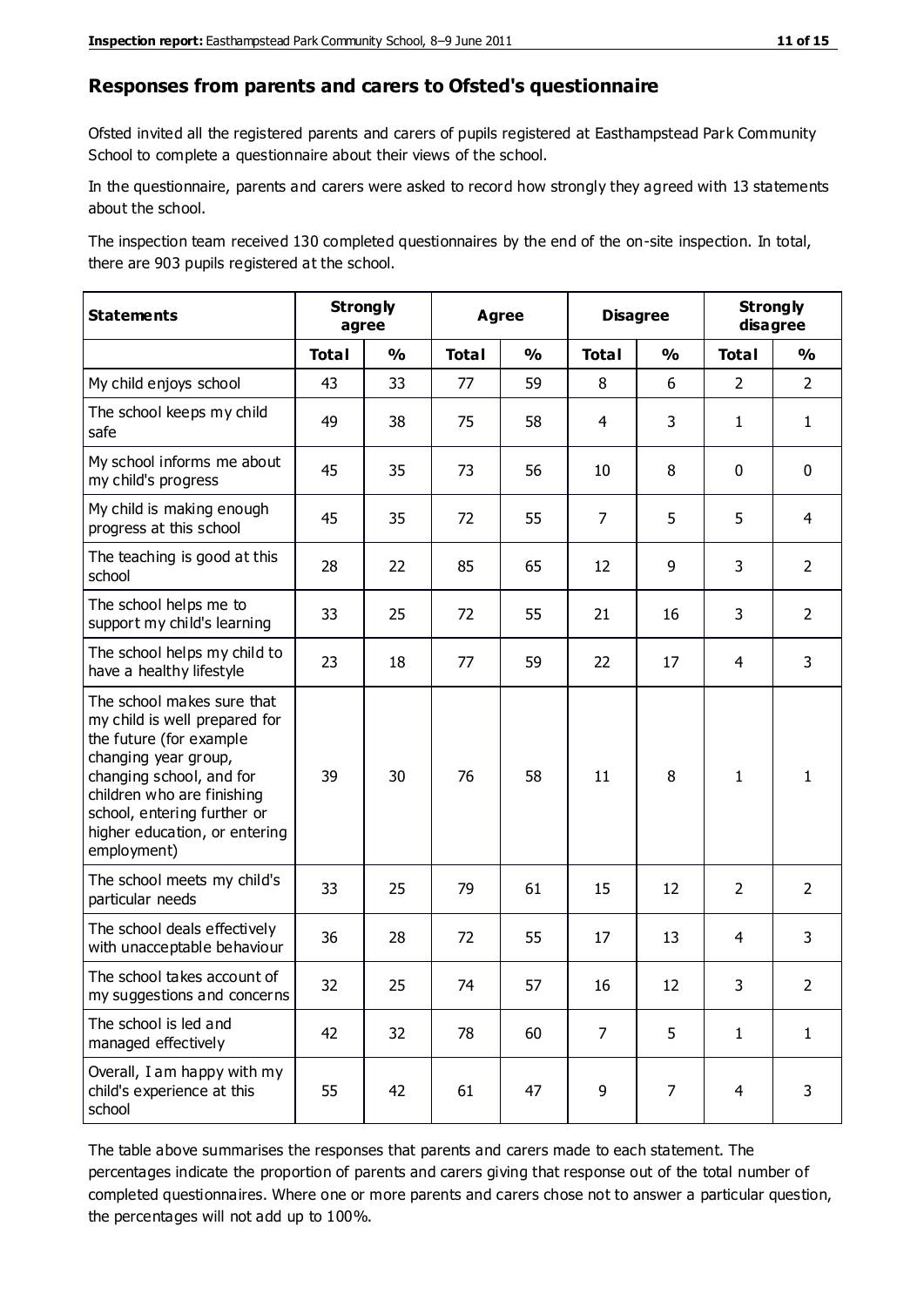## **Glossary**

| Grade   | <b>Judgement</b> | <b>Description</b>                                                                                                                                                                                                            |
|---------|------------------|-------------------------------------------------------------------------------------------------------------------------------------------------------------------------------------------------------------------------------|
| Grade 1 | Outstanding      | These features are highly effective. An outstanding school<br>provides exceptionally well for all its pupils' needs.                                                                                                          |
| Grade 2 | Good             | These are very positive features of a school. A school that<br>is good is serving its pupils well.                                                                                                                            |
| Grade 3 | Satisfactory     | These features are of reasonable quality. A satisfactory<br>school is providing adequately for its pupils.                                                                                                                    |
| Grade 4 | Inadequate       | These features are not of an acceptable standard. An<br>inadequate school needs to make significant improvement<br>in order to meet the needs of its pupils. Ofsted inspectors<br>will make further visits until it improves. |

## **What inspection judgements mean**

## **Overall effectiveness of schools**

|                       | Overall effectiveness judgement (percentage of schools) |      |                     |                   |
|-----------------------|---------------------------------------------------------|------|---------------------|-------------------|
| <b>Type of school</b> | <b>Outstanding</b>                                      | Good | <b>Satisfactory</b> | <b>Inadequate</b> |
| Nursery schools       | 46                                                      | 48   | 6                   |                   |
| Primary schools       | 6                                                       | 47   | 40                  | 7                 |
| Secondary schools     | 12                                                      | 39   | 38                  | 11                |
| Sixth forms           | 13                                                      | 42   | 41                  | 3                 |
| Special schools       | 28                                                      | 49   | 19                  | 4                 |
| Pupil referral units  | 14                                                      | 45   | 31                  | 10                |
| All schools           | 10                                                      | 46   | 37                  |                   |

New school inspection arrangements were introduced on 1 September 2009. This means that inspectors now make some additional judgements that were not made previously.

The data in the table above are for the period 1 September 2010 to 31 December 2010 and are consistent with the latest published official statistics about maintained school inspection outcomes (see **[www.ofsted.gov.uk](http://www.ofsted.gov.uk/)**).

The sample of schools inspected during 2010/11 was not representative of all schools nationally, as weaker schools are inspected more frequently than good or outstanding schools.

Percentages are rounded and do not always add exactly to 100.

Sixth form figures reflect the judgements made for the overall effectiveness of the sixth form in secondary schools, special schools and pupil referral units.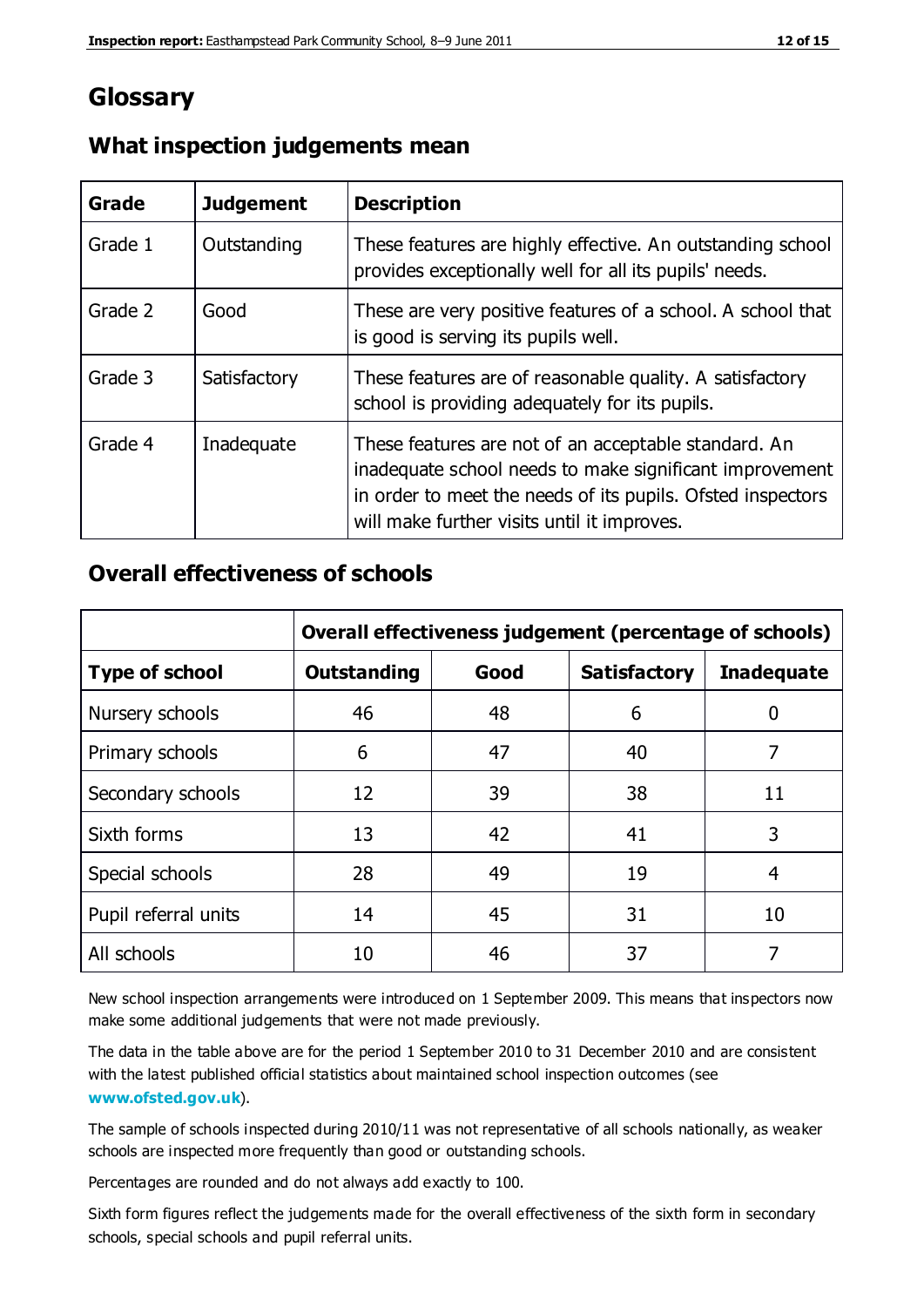# **Common terminology used by inspectors**

| Achievement:                  | the progress and success of a pupil in their learning,<br>development or training.                                                                                                                                                          |  |
|-------------------------------|---------------------------------------------------------------------------------------------------------------------------------------------------------------------------------------------------------------------------------------------|--|
| Attainment:                   | the standard of the pupils' work shown by test and<br>examination results and in lessons.                                                                                                                                                   |  |
| Capacity to improve:          | the proven ability of the school to continue<br>improving. Inspectors base this judgement on what<br>the school has accomplished so far and on the quality<br>of its systems to maintain improvement.                                       |  |
| Leadership and management:    | the contribution of all the staff with responsibilities,<br>not just the headteacher, to identifying priorities,<br>directing and motivating staff and running the school.                                                                  |  |
| Learning:                     | how well pupils acquire knowledge, develop their<br>understanding, learn and practise skills and are<br>developing their competence as learners.                                                                                            |  |
| <b>Overall effectiveness:</b> | inspectors form a judgement on a school's overall<br>effectiveness based on the findings from their<br>inspection of the school. The following judgements,<br>in particular, influence what the overall effectiveness<br>judgement will be. |  |
|                               | The school's capacity for sustained<br>improvement.                                                                                                                                                                                         |  |
|                               | Outcomes for individuals and groups of pupils.                                                                                                                                                                                              |  |
|                               | The quality of teaching.                                                                                                                                                                                                                    |  |
|                               | The extent to which the curriculum meets<br>pupils' needs, including, where relevant,<br>through partnerships.                                                                                                                              |  |
|                               | The effectiveness of care, guidance and<br>support.                                                                                                                                                                                         |  |
| Progress:                     | the rate at which pupils are learning in lessons and<br>over longer periods of time. It is often measured by<br>comparing the pupils' attainment at the end of a key                                                                        |  |

stage with their attainment when they started.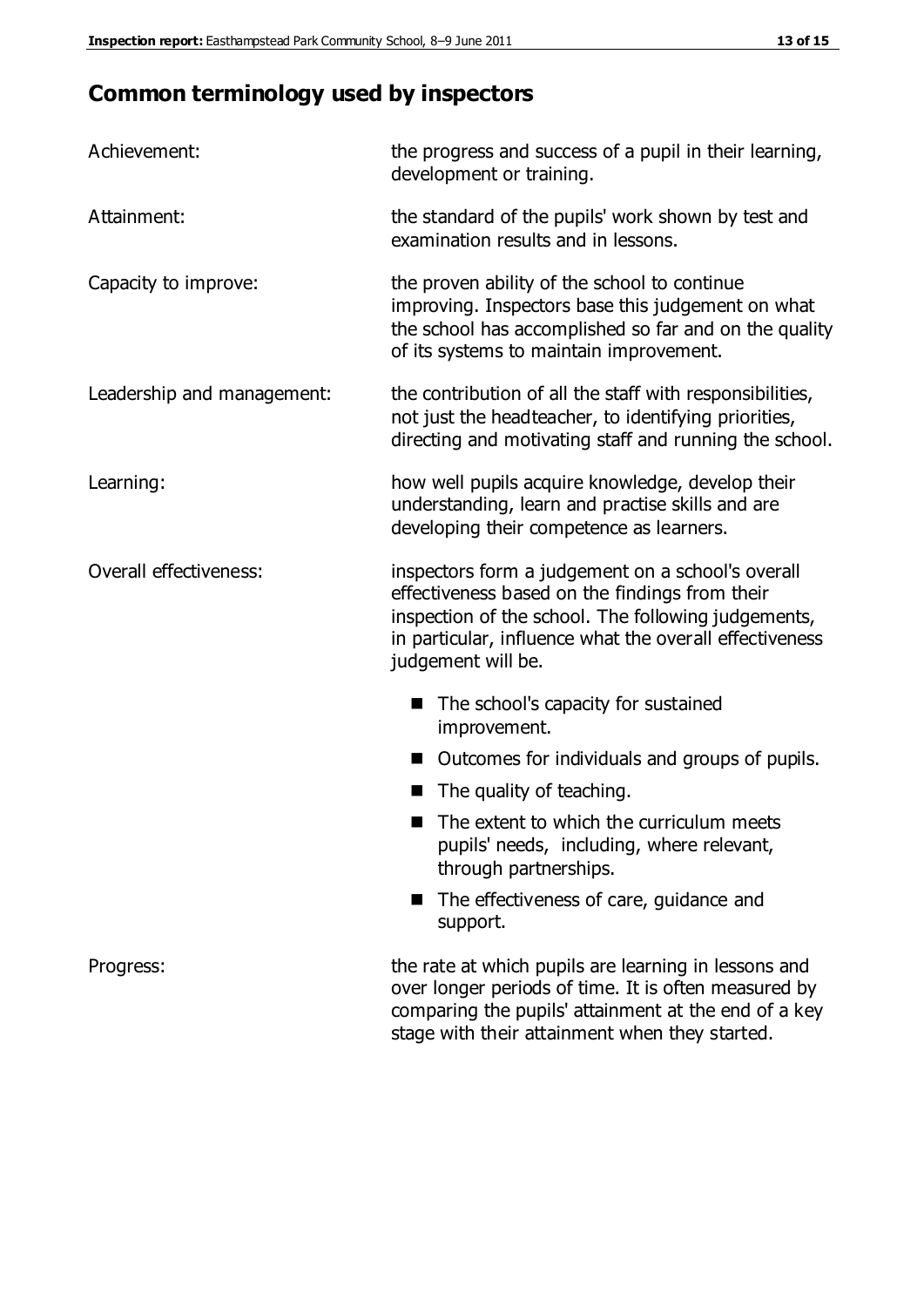#### **This letter is provided for the school, parents and carers to share with their children. It describes Ofsted's main findings from the inspection of their school.**

raising standards improving lives

This letter is provided for the school, parents and carers to share with their children. It describes Ofsted's main findings from the inspection of their school.

10 June 2011

#### Dear Students

#### **Inspection of Easthampstead Park Community School, Bracknell RG12 8FS**

Thank you for the very warm welcome you gave to inspectors when we recently visited your school. The inspection team were delighted to hear you tell us how much your school has improved since it was last inspected and we noted a number of important strengths.

- Examination results, which used to be too low, are now in line with those achieved by students in other schools. This is because your teachers are tracking your progress more effectively than before and providing extensive help as you prepare for your Year 11 examinations. Improvements to the Key Stage 4 curriculum are also helping more of you to achieve your targets than before.
- Attendance has improved and is now in line with the national average. This, and improved behaviour, is also having a positive impact on raising your achievement.
- Your sixth form provides a good quality of education and results by the end of Year 13 are in line with those seen in other schools.
- The school's specialist status as a sports college has had a real impact in helping to raise attainment in the specialist subjects to be above average.

However, we have asked Mr Cunningham and his team to quickly address some areas that have improved too slowly.

- $\blacksquare$  The main area the school needs to work on is to improve the rates of progress that students in the lower sets make in lessons. Linked to this, we have asked the school to ensure that those of you with special educational needs and/or disabilities make more consistent progress, including in English and mathematics.
- We have also asked that the quality of teaching improves so that you receive good lessons more consistently.

We have given the school a 'notice to improve'. This means that the school will be reinspected in a year's time. The improvements seen at the school since the last inspection give the inspection team every confidence that your headteacher and his team have the capacity to quickly address the areas in need of most improvement.

With best wishes

Daniel Burton

Her Majesty's Inspector